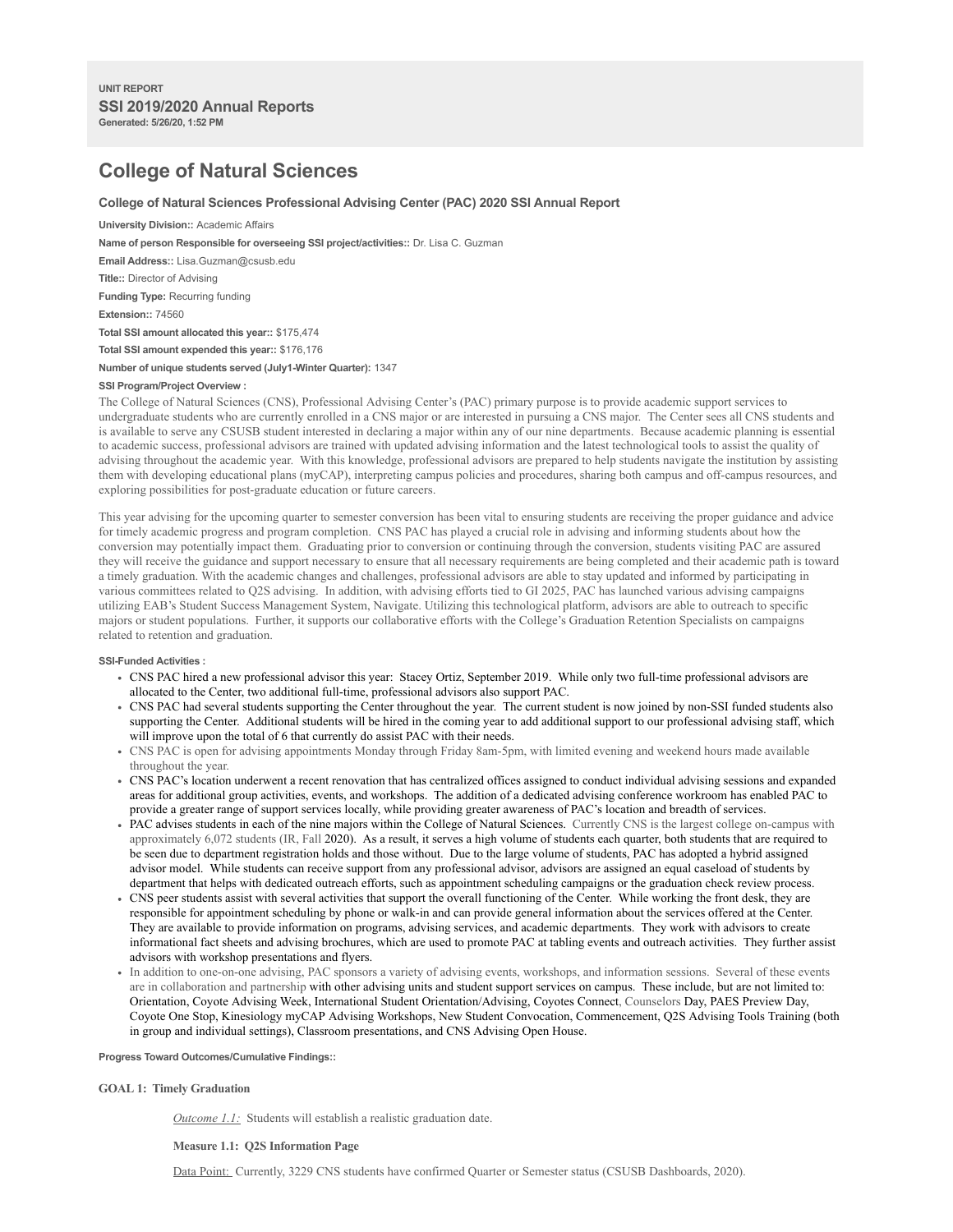Currently, there are 1518 CNS students who have a projected graduation term established (CSUSB Dashboards, 2020). *Outcome 1.2:* Students understand their academic requirements.

## **Measure 1.2:myCAP Schedule Building**

Data Point: Currently, 4753 CNS students have a myCAP on file (CSUSB Dashboards, 2020).

Currently 708 CNS students do not have a myCAP on file (CSUSB Dashboards, 2020).

*Outcome 1.3:* Students make appropriate course selections by understanding prerequisites, sequencing, and course offerings/scheduling.

Measure 1.3: myCAP Schedule Building

Data Point: Currently, 4753 CNS students have a myCAP on file (CSUSB Dashboards, 2020).

## **GOAL 2: Knowledge of University Policies and Procedures and Engagement with Resources**

*Outcome 2.1:* Students demonstrate an understanding of relevant university academic policies and procedures.

#### Measure 2.1: Graduation Check Filing Data

Data Point: Currently, there are 1518 CNS students who have a projected graduation term established (CSUSB Dashboards, 2020).

#### **GOAL 3: Continue to increase the number of unique student advising sessions.**

*Outcome 3.1:* Through our outreach efforts, increase the number of student advising sessions.

Measure 3.1: Student Appointment/Walk-in Check-ins

Data Point: As we continue to advance our collaborations with our academic departments, we have continued to see an increase in the number of unique visits to CNS PAC. Below are the number of visits to CNS PAC by the academic year (EAB Analytics, 2020).

o 2011/12: 637 o 2012/13: 2551 o 2013/14: 2596 o 2014/15: 3742 o 2015/16: 3099 o 2016/17: 3236 o 2017/18: 3261 o 2018/19: 3543 o 2019/2020: 1347 (Due to timing of SSI report, does not include Spring 2020)

## **Goal 4: Continue to increase the number of students we reach via workshops.**

#### *Outcome 4.1:* Student check-in data from workshops.

Measure 4.1: Through outreach efforts, continue to increase the number of students reached for workshops, events, and panels. Data Point: Below is a breakdown of the number of students from each event. Unfortunately, we do not have the number of students attending for all events, as some were counted by the departments who hosted the events. Approximations are provided for events where students were not counted and reflect CNS student totals.

- CNS Advising Welcome: 200
- CNS PAC Tabling: 300
- Coyote Connect: 75
- Counselors Day: 175
- Coyote One Stop: 45
- Workshops: 100
- Kinesiology myCAP Sessions: 200
- International Student Orientation/Advising: 30
- New Student Convocation (CNS Breakout): 200
- PAES Preview Day: 65
- SOAR: 1000
- Housing Lunch with Advisors: 10
- Housing Coffee with Advisors: 12
- Declare Day: 45

## **Recommendations for Continuous Improvement Efforts: :**

Focus remains on the Q2S transition and supporting CNS students with academic and career development. PAC will continue to collaborate with academic departments on advising efforts. PAC remains committed to continuing to support students by providing one-on-one advising and group advising sessions, as well as dedicating time to developing targeted campaigns and participating in supplemental advisor training for all professional advisors in CNS.

## **Resources for Continuous Improvement Efforts:**

With additional funding, PAC will be able to employ more full-time professional advisors, which will enable more students to be seen and schedule appointments in a timely manner.

#### **Challenges:**

PAC operates with four professional advisors and receives assistance from six student assistants. With the large number of students in CNS, students<br>seeking assistance from PAC will be better served if there are more fulladvisors will have smaller caseloads and students will find there is more time available to meet with advisors in one-on-one advising sessions. In addition, a larger advising staff will free time to conduct more targeted advising campaigns and provide the resources necessary to develop supplemental academic and professional growth opportunities, events, and services. It is imperative that students are being seen in a timely fashion